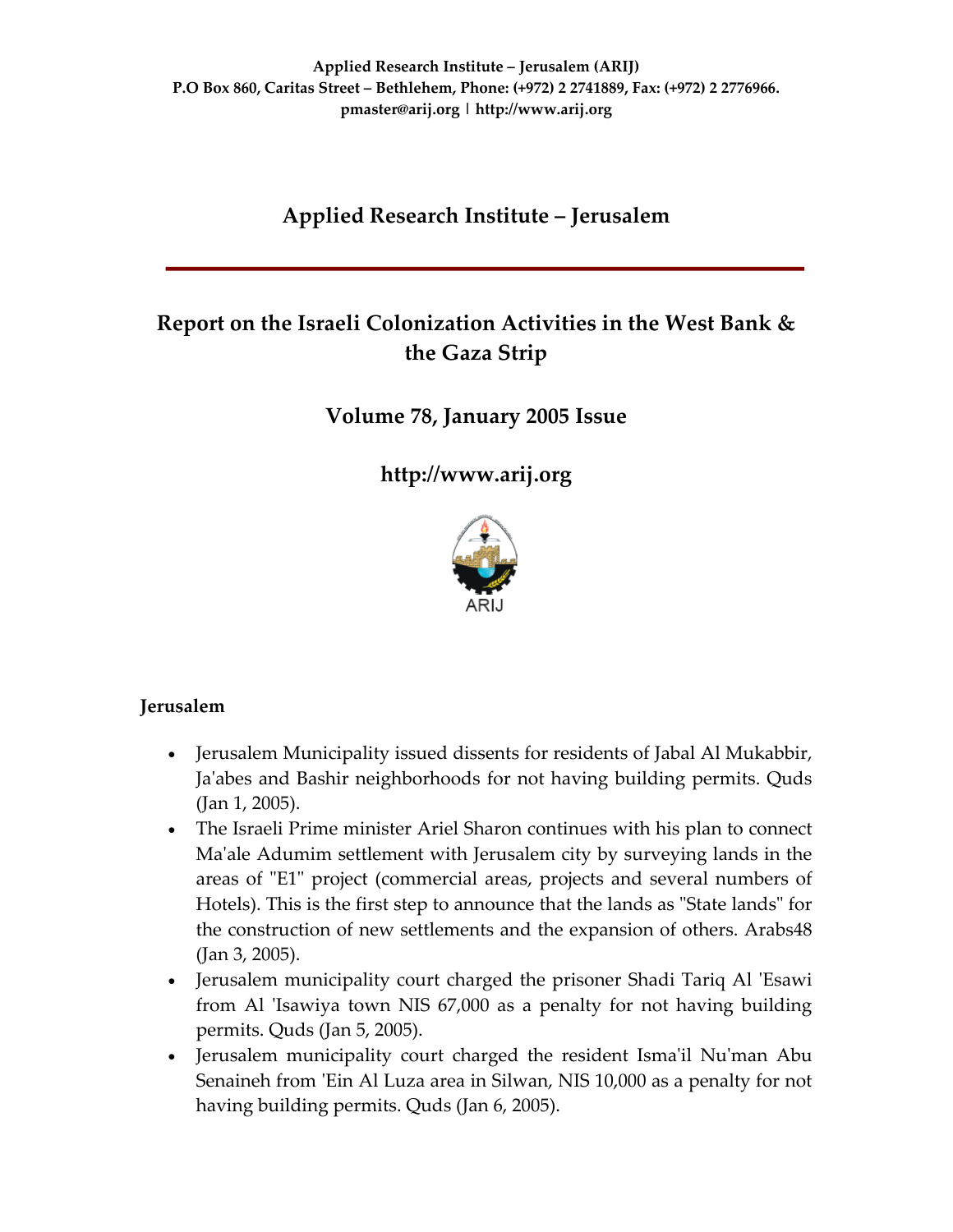- The Israeli authorities handed the residents of Al Jeeb and Biddu villages in Jerusalem military orders to confiscate 88.7 dunums of lands in Block 6 (Suhwail, Shaʹb, Al Jwaiya and Hariqa Duwayd areas), out of which, 71. 9 dunums of them are locatedin Biddu. Wafa (Jan 6, 2005).
- The Israeli bulldozers razed more than 100m of lands near the main street in Al Nabi Samuel village in the northwest of Jerusalem city owned by Ahmad Barakat. Wafa (Jan 11, 2005).
- The Israeli Supreme court issued an order to stop constructing the Segregation Wall in Beit Surik village according to the appeal handed by the landowners. Arabynet (Jan 15, 2005).
- The Israeli chief commander Moshe Keplenski issued an order to confiscated 363 dunums of lands in the villages northwest of Jerusalem city for the Segregation Wall process, opposing the Israeli high court to stop constructing the wall in these areas. 112 dunums of the lands are in Al Qubeibeh and Qatannah, 34 dunums in Beit Duqqu, 72 dunums in Biddu, and 146 dunums in Beit 'Ijza. Quds (Jan 15, 2005).
- The Israeli authorities issued the final map of the Segregation Wall path which will penetrate the Palestinian villages of Ar Ram and Al Barid outskirt; as a result 9 of the Palestinian centers and societies located in that area will be inside Jerusalem municipality borders such as the World bank head quarter. Quds (Jan 16, 2005).
- The Israeli authorities intend to construct two passages connecting north of the West Bank with Jerusalem city. The first will be constructed east of Qalandyia checkpoint while the second will be constructed east of Ar Ram town (Dwar Adam). Another passage is to be constructed north of Al ʹEzariya town particularly in Ras Abu Sebastian area. Palestinian passengers willing to cross such passages must hold Jerusalem IDʹs or Special permits issued by the Israeli civil administration . Quds (Jan 16, 2005).
- The Israeli Government decided to implement the "Land Absentee" law on thousands of dunums of Palestinian lands located in East Jerusalem. Many Palestinians living in the West Bank will lose their ownership of their property in East Jerusalem. Quds (Jan 24, 2005).
- The Israeli authorities handed residents of Al Jeeb village in Jerusalem military orders to confiscate 2362 dunums of lands in Blocks  $(1, 2,$  and 3) for the Segregation Wall. Wafa (Jan 30, 2005).
- The IOF started paving new colonial road that will connect Navi Yaacov settlement with the other settlements in 'Anata, Hizma and El 'Ezariya in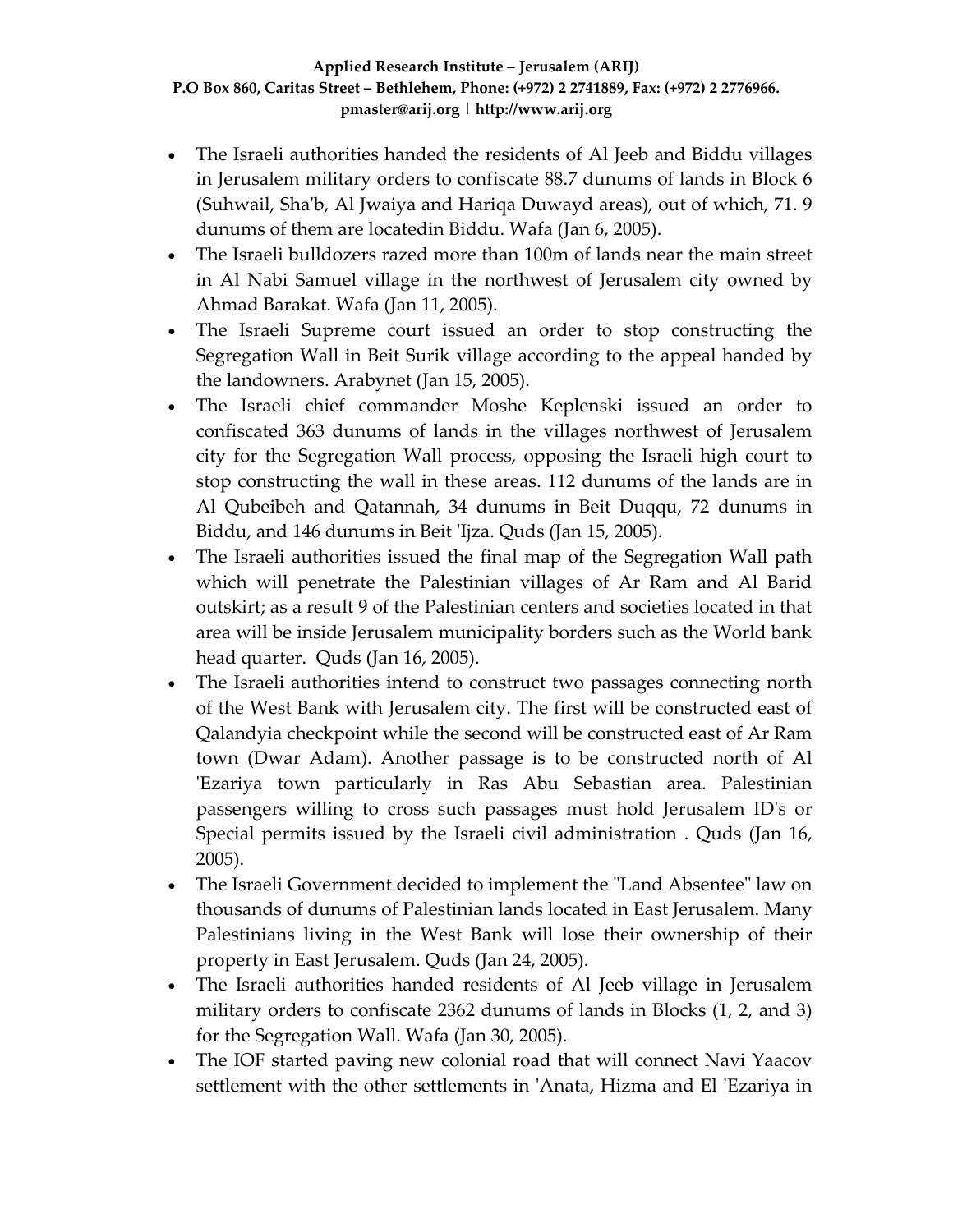the south, north and east of Jerusalem city. This step came after the construction of the Segregation Wall in the area. Wafa (Jan 31, 2005).

• Ameti Lavi, the Israeli commander of the "Jerusalem Envelop " area announced that more than 74 Palestinian houses constructed without licenses and located along side the Segregation Wall path will be demolished in Al Mintar neighborhood in Sur Bahir under the pretext of defending the wall through the creation of a buffer Zone with 500m long on the two sides of the envelop. Quds (Jan 31, 2005).

## **Qalqiliyia**

• The IOF hindered Palestinian landowners of 'Azun 'Itma south of Qalqiliya district from accessing their lands and houses. Quds (Jan 16, 2005)

## **Gaza**

- The Israeli bulldozers staged into Deir El Balah city and razed vast areas of lands cultivated with Olives and Palms around ʹIkela gas station. Wafa (Jan 1, 2005).
- The IOF partially demolished the houses of Iyad and Majed Al Talalka to the east of Beit Hanun city north of the Gaza Strip. Wafa (Jan 2, 2005).
- The IOF constructed new military base on Sesalim land near the southern entrance of Beit Hanun city and supplied it with 30 tank and 4 bulldozers; In the time, the IOF razed a plastic house owned by Muhammad Al Za'anin east of the city. Wafa (Jan 2, 2005).
- The IOF staged into the west of Al Amal neighborhood market west of Khan Yunis city and demolished 10 houses. Quds (Jan 2, 2005).
- The IOF completely demolished 20 houses and caused severe damages to 40 others in the last incursion in Khan Yunis south of Gaza Strip. Quds (Jan 3, 2005).
- The IOF erected earth mounds on the lands of Al 'Afify family south of Beit Hanun city after taking over his house and turned it into military post. Moreover, the IOF partially demolished 6 houses during the incursion, which belong to Al ʹAfify and Al Talalqa families. Al Ayam (Jan 3, 2005).
- The Israeli security committee is planning to erect a canal alongside Philadelphia corridor in the Gaza Strip at favor of preventing the erection of smuggling tunnels. As a result, more than 3000 Palestinian houses are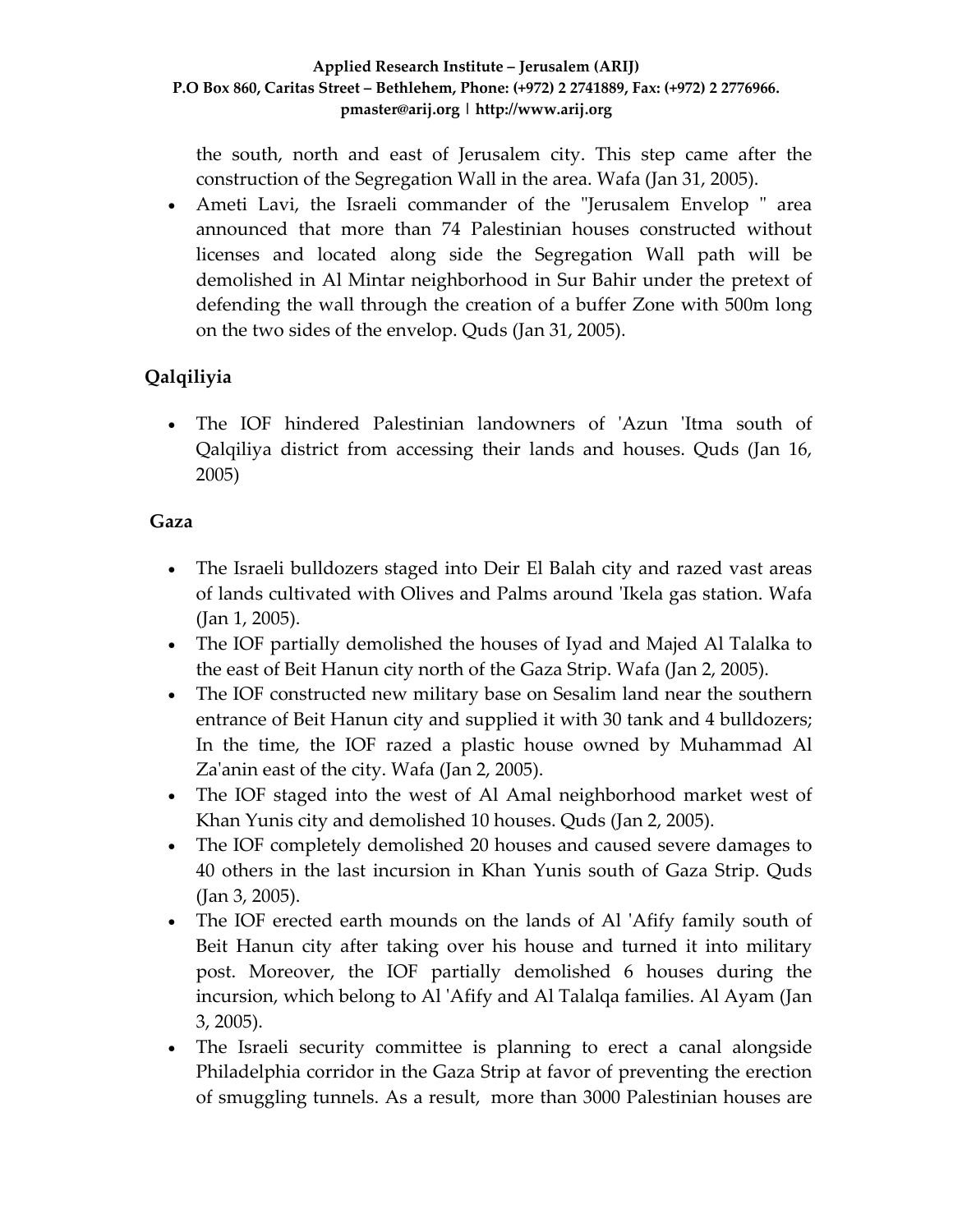threatened to be demolished. The canal will be 4,5 km long with more than tens of meters width forming a the shape of triangle. Quds (Jan 10, 2005).

- The IOF took over Al Matahin Palestinian Company to the northwest of Al Qarara town north of Khan Yunis city and transformed it into military post. Wafa (Jan 12, 2005).
- The Israeli bulldozers razed vast areas of lands cultivated with Olives, Vine trees and Vegetables in Al Zaytun neighborhood southeast of Gaza city; moreover the IOF took over the houses of Hasan and Moʹawiya Salmi and transferred them into military barracks. Wafa (Jan 15, 2005).
- The IOF partially damaged a Palestinian house north of Beit Lahya city to the north of the Strip due to the heavy shelling the area received. Wafa (Jan 16, 2005).
- The IOF demolished three houses in Qizan Al Najjar area to the southwest of Khan Yunis city which belong to Yousef, 'Adli and Khaled Sharab. Wafa (Jan 16, 2005).
- The Israeli bulldozers staged into El Sheikh 'Ajlin and Tel Al Hawa areas south of Gaza city, razed vast areas of agricultural lands and uprooted trees owned by the families of Al Dahduh, 'Azam, Hasan, Qiz'at, Shamlakh, Al Suwaf, Salmi, ʹAyad and Irhem. Al Ayam (Jan 17, 2005).
- The Israeli Ministry of Defense agreed on constructing a new crossing passage in Beit Hanun (Erez) passage and will relocate it inside the Israeli borders. This new passage will cost NIS 150 million. Quds (Jan 17, 2005).
- The IOF destroyed the agricultural nursery of Al Haj Salam Hussein Al Rash constructed over 5 dunums of lands and cultivated with 250,000 plants of Vegetables to the south of Al Zaytun neighborhood. Al Ayam (Jan 19, 2005) .
- The Israeli bulldozers razed vast areas of agricultural lands cultivated with Citrus north of Beit Hanun city to the north of the Strip. Lands belong to Abu Swalim Khalaf family. Wafa (Jan 20, 2005).
- The Israeli troops took over the house of Jamal Al Kafarneh in Al Sultan ʹAbed El Hamid Street in Beit Hanun city and turned it into military barrack. Al Ayam (Jan 20, 2005)/
- The IOF settled cement blocks on the two sides of the new erected road near the coastal road to the west of Nitzarim settlement to construct a permanent checkpoint similar to Abu Holy and Al Matahin checkpoints south of the Strip. This checkpoint will separate the middle governorate from Gaza governorate. Quds (Jan 26, 2005)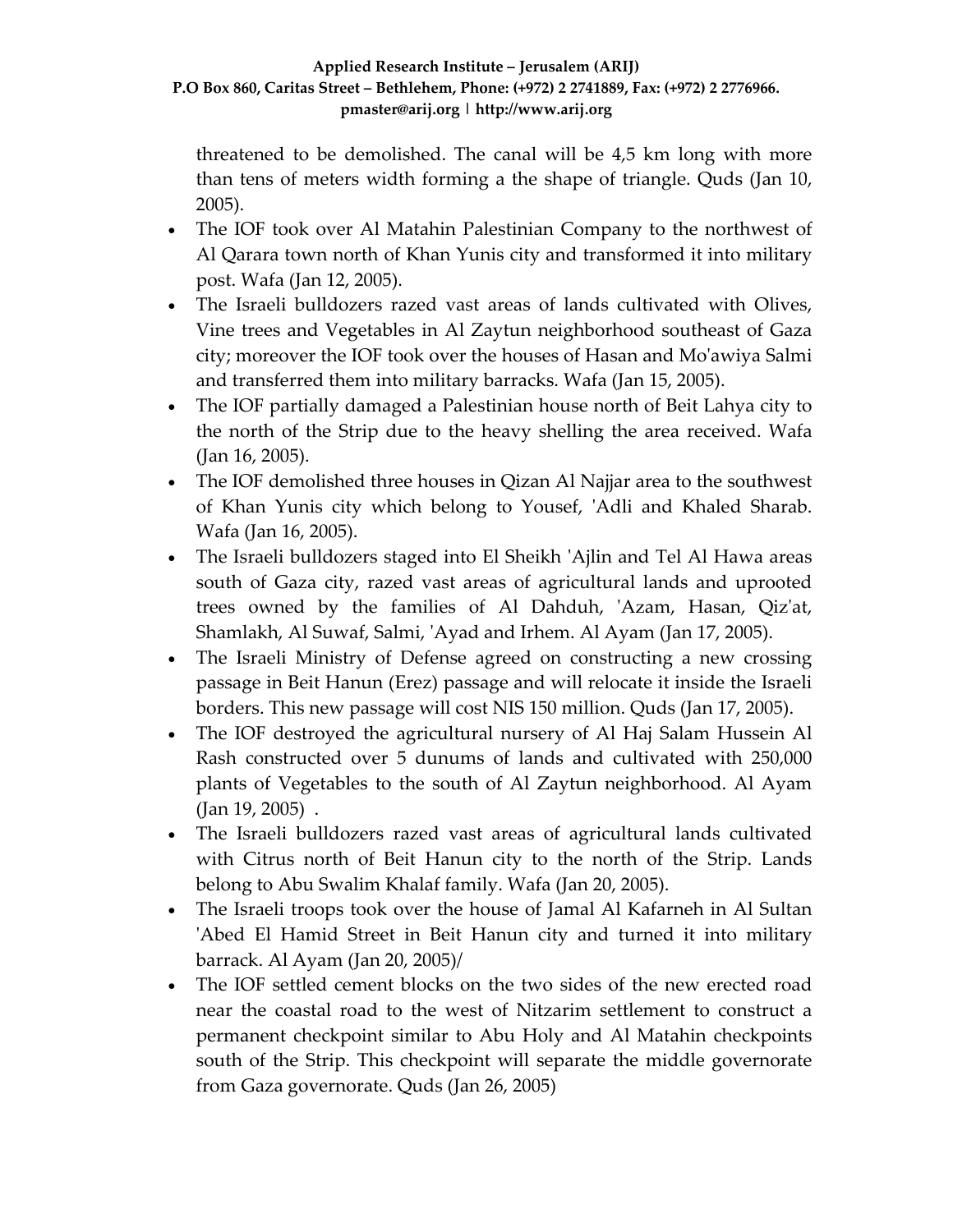## **Bethlehem**

- The IOF handed residents of Al Walaja village to the west of Bethlehem city military orders to pay NIS 628260 or \$ 143500 as a penalty for the 23 houses threatened to be demolished in the village. Wafa (Jan 9, 2005).
- The IOF demolished three residential houses, four barracks along with one agricultural house and four farms which belong to Jamal Barghouth, Salim ʹAli Abu Reziq, Samer Jubran, Maher Abu Khyara, Fakhry Abu Sadud, Mustafa Ahmad Al Atrash, Musa ʹAbed El Sheikh, Emad Abu El teen, Sa'ed Muhammad El Sheikh 'Ali, Hussein Abu Reziq, Hasan Shehada and Walid 'Atta in 'Ein Ejwazeh neighborhood in Al Walaja village to the northwest of Beit Jala city. Wafa (Jan 17, 2005).
- The IOF hindered Palestinian landowners from accessing their 200 dunums of lands planted with Olive trees in Husan village west of Bethlehem city and closed the road leading to these lands with earth mounds at favor of expanding Betar 'Illit settlement. Lands belong to Hamamreh and Shusha families. Wafa (Jan 24, 2005)

## **Tubas**

• The Israeli authorities notified tens of Palestinian families in 'Ein El Beida and Bardala villages in the northern valleys to evacuate their houses, preparing them for demolition. It is worth mentioning that these houses are located close to the Segregation Wall path. Wafa (Jan 22, 2005)

## **Jenin**

• More than 18 Palestinian families are threatened to be evacuated from their homes after the Israeli committee for planning and construction took photos for their houses in Rumana, Al Teyba and Tʹanak villages west of Jenin district claming that these houses were constructed near the Segregation Wall path and without permits. The threatened houses belong to: Jamal Nimr ʹAbed Allah Yasin, Ahmad Shalabi, Muhammad ʹAli Yousef Shalabi, Muhammad Sheref Fayez Al Fahla, Mʹmoun Abu Baker, Muʹtasem Abu Baker, Muntaser Abu Baker, Radwan Muhammad Asʹad Sharba (And his son), Ahmad Abu Hamad, Hussein Sadeq Harez Allah, Omar Se'oud Mas'oud Jabarin, Ahmad & Mar'I Ighbariya and Tawfiq & Mahmoud Ahmad Jabarin. Al Ayam (Jan 15, 2005)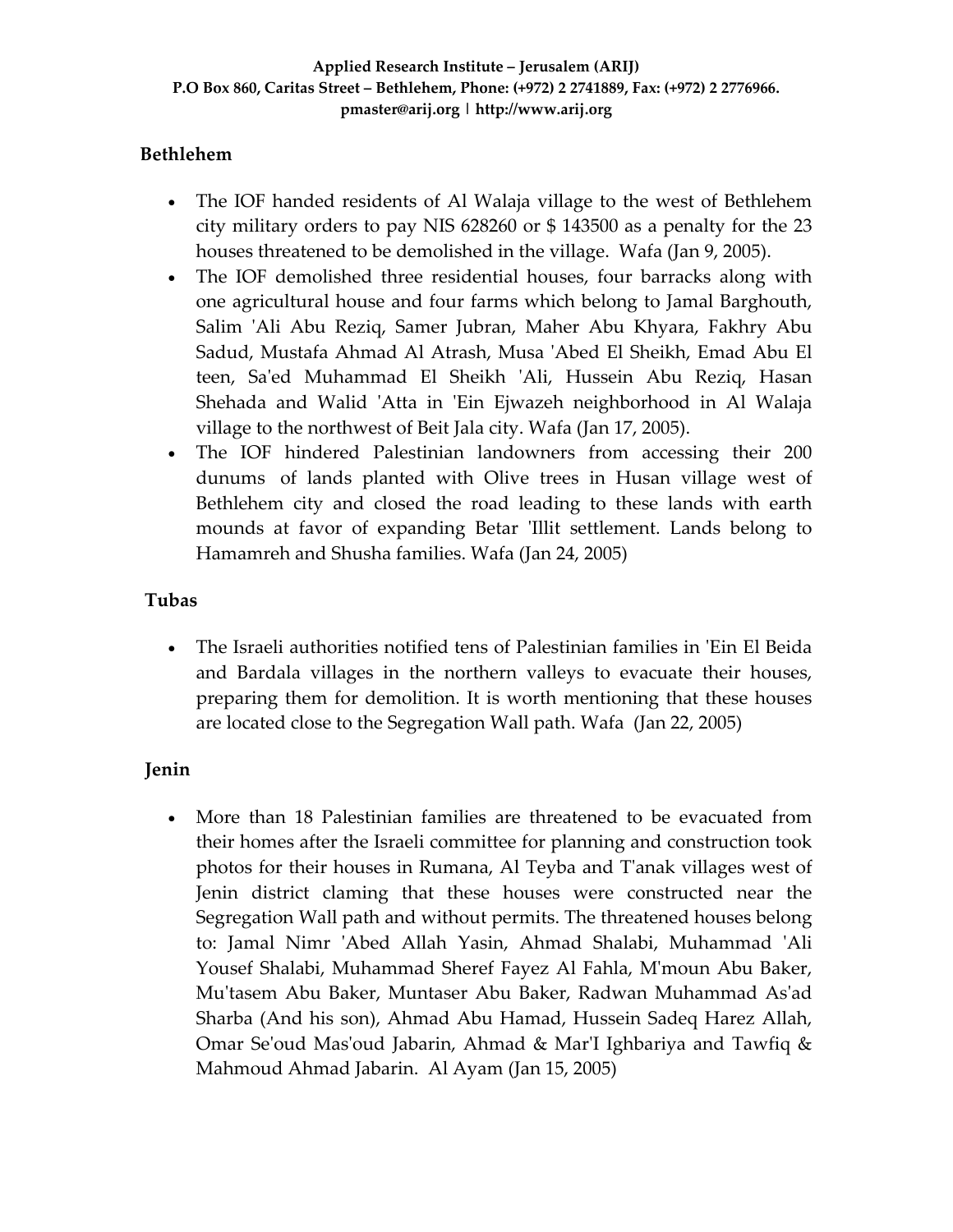### **Hebron**

- The Israeli committee for planning and construction handed Raed Hussein Shami Al 'Ajoly and Jihad 'Abed El Hamid Al Rajaby in Hebron city orders notifying them of their intention to demolish their houses for being unlicensed; Moreover, the IOF handed residents Mahmoud Hussein Muhammad Ghabara and Ahmad ʹAbed Allah Jaber ʹAbed El Qader from Idhna town same orders at favor of demolishing their farms under the same pretext. Wafa (Jan 11, 2005).
- The IOF took over 400 dunums of lands and uprooted at least 5000 Olive trees in Idhna town to the west of Hebron city for the Segregation Wall process. Among the owners, the following were known: Diyab Al Jiyawi, Mahmoud ʹAbed El Qader Abu Zalta, Ahmad Ibrahim Faraj Allah, Ahmad ʹAli Al Jiyawi, Mahmoud Shihada Al Jiyawi, ʹAbed El Minʹm Al Jiyawi, Ahmad Ismaʹil Al Tmayzi and ʹAbed Allah Abu Asʹad. Moreover, the IOF took over several numbers of artesian wells in the area and belong to ʹAbed El Minʹm Al Jiyawi and Mahmoud Al Jiyawi. Wafa (Jan 12, 2005).
- The Israeli bulldozers razed 40 dunums of lands and uprooted tens of Olive and Almond trees in Khalayel El Maghreba area located 400m to the south of road # 60 and demolished 3 tents. Among the owners, the following were known: Tah ʹAbed El Shakur Al Tawel, Walid Ahmad Al Tawel & the brothers Salim, 'Azmi, Laila, Al Maza and Basim Saher Al Raghabi and the family of Naser El Din. Wafa (Jan 25, 2005) .
- The Israeli troops staged into Adh Dhahiriya town in Hebron city and took over the two houses of Ibrahim Huwarin, 'Adel Mahmoud Jabarin, Yousef Jaber Al Kaʹka, Fakhry ʹEzat Abu Sharikh, Hani Abu Sharikh and 'Ayed Abu Sharikh turning them into military barracks. Quds+ Al Ayam (Jan 27, 2005).
- The Israeli bulldozers razed about 50 dunums of lands cultivated with Almonds and Olives to the south of Hebron city in Khalit El Furin and Sha'b Hemar areas near the area of Khalayel El Maghreba. Lands belong to Al Ragabi, Ghayth, Burqan, Naser El Din, Abu Senaineh and Al Karaki families. Wafa (Jan 30, 2005).
- The Israeli settlers of Susiya southeast of Yatta town uprooted 300 Olive trees in Maʹen area. Al Ayam (Jan 31, 2005).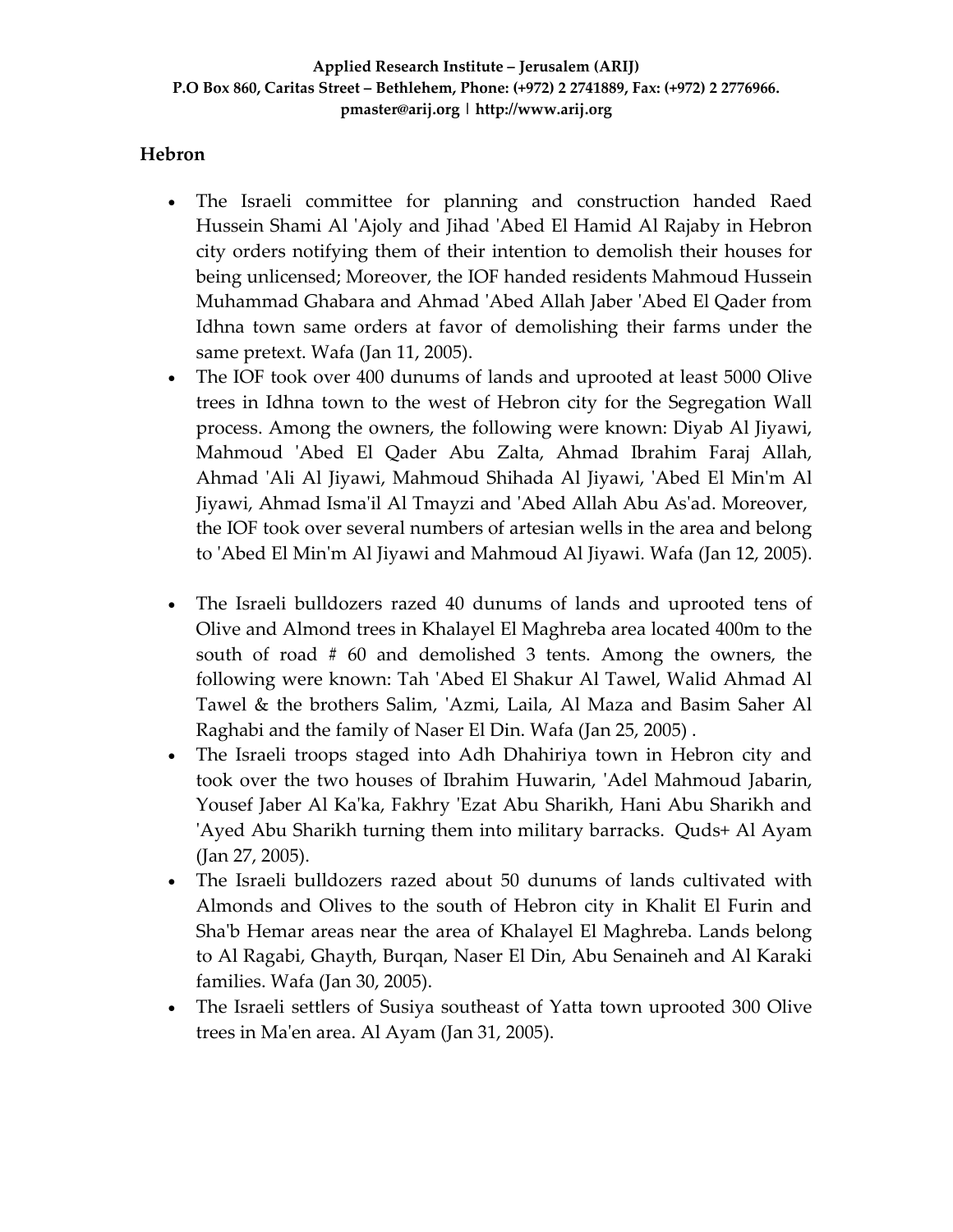## **Nablus**

- The IOF took over a nine-storey residential building in Nablus city and turned it into military post. Wafa (Jan 18, 2005).
- The Israeli troops staged into Nablus city and dynamited a store after planting it with explosive devices, causing severe damages to the nearby houses and properties. Al Ayam (Jan 24, 2005).
- The Israeli settlers confiscated the 15 dunums lands owned by Issa Makhlouf in 'Asira El Qebliya village after destroying his Wheat and barley harvests as well as figs and apple trees. It is worth mentioning that this is not the first time settlers aggress on his land trying to confiscate it, but a total of 50 dunums of lands are inaccessible by Issa Makhlouf. Quds (Jan 30, 2005).

## **Tulkarm**

- The IOF took over the house of Khairy Hatim in Baqa Ash Sharqiya village to the north of Tulkarm city and turned it into military barrack. Wafa (Jan 4, 2005).
- At Al Kafriyat checkpoint, the Israeli forces hindered Palestinian landowners from Farʹun and Al Ras villages in Tulkarm district from accessing their lands located behind the Segregation Wall. Quds (Jan 13, 2005).
- The IOF took over the houses of Muhammad and Wael Salman Radad in Seida town in Tulkarm district, whereby the Israeli Forces handed residents Shafeq ʹAwni ʹAbed El Ghani, Ahmad Suleiman Zaki Radad and Amjad Zaki Radad military orders to evacuate their houses. Wafa (Jan 26, 2005).

## **Ramallah**

- The Israeli chief commander Moshe Kaplenski issued an order to confiscate 2.3 dunums (2300m²) of land in Al Janiya village near Ramallah for military use. Quds (Jan 12, 2005).
- The IOF dynamited the house of Majed Ribhy ʹArar in Qarawat Bani Zeid to the north of Ramallah city. Wafa (Jan 12, 2005)
- The IOF surrounded the houses of 'Ala' Jaser 'Arar, Akram 'Arar, Kahlil Hamdan and Karim Hamdan in Qarawat Bani Zeid village to the north of Ramallah city preparing them for demolition. Wafa (Jan 25, 2005).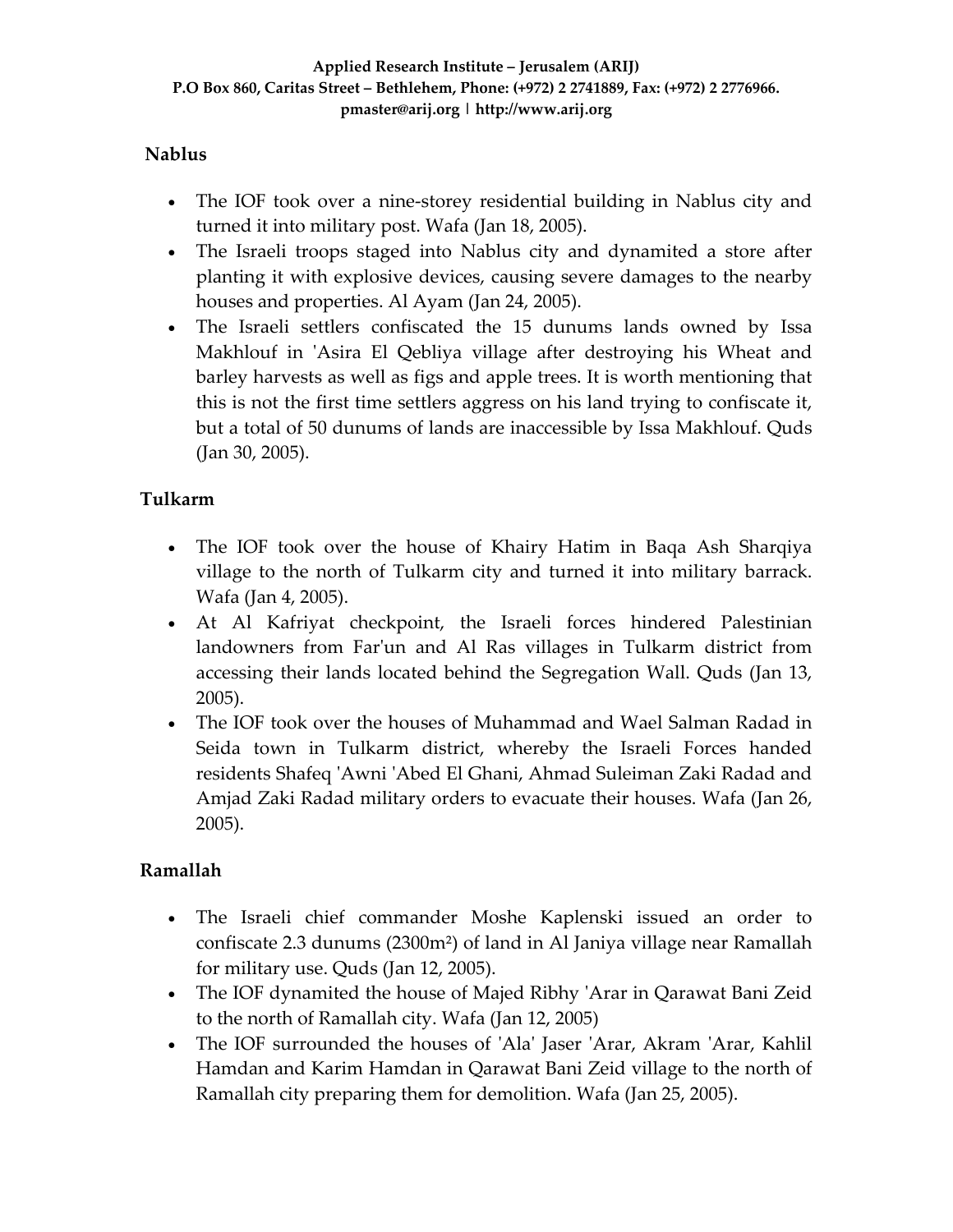### **Salfit**

• The Israeli Forces continued razing lands in Salfit city and Iskaka town to construct the Segregation Wall around Ariel settlement from its eastern, northern and southern parts, opposing the order of the Israeli Supreme court issued on the 16th of June, 2004 to stop the construction of the wall around the settlement. This part of the wall is planned to have 4km long out of 9km. More than 6000 dunums of lands will be isolated and destroyed due to this process. Wafa+ Quds (Jan 25, 2005).

#### **Others**

- The Israeli ministry of transportation agreed on constructing a new railway between Tel Aviv and Jerusalem cities which will pass through two tunnels, the first in Al Latrun area going through the lands of Canada park, while the second will pass close to Mapseret Zion west of Jerusalem city and will penetrate some parts of the Green Line. Quds (Jan 1, 2005).
- The Israeli bulldozers demolished 5 houses in the unrecognized village of Al Sura in the Negev under the pretext of being unlicensed. It is worth mentioning that the Israeli authorities issued orders to demolish houses in Al Haran, 'Arad and Al Sadir villages which will displace 3300 inhabitants. Wafa + Arabs48 (Jan 10, 2005).
- Israel has asked the US government to help pay a total of \$450 million to set up new crossing points and upgrade others located along the Segregation Wall. It is worth mentioning that Israel receives nearly \$ 3 billion a year from the US. Haaretz (Jan 12, 2005).
- The IOF destroyed and razed about 2000 dunums of lands planted with Wheat and Barley in the Negev in the villages of Khashim Zaneh and Al Sawawin which belong to the families of Al ʹAthamin, Al Hamamdeh and Ibn Hamad. Arabs48 (Jan 17, 2005).
- The IOF distributed military orders to demolish Palestinian houses in Al Helaisa neighborhood in Razeil 4 Street in Haifa city. One of the threatened houses is a three‐storey building inhabited by 10 families. Wafa (Jan 21, 2005).
- Members of Knesset demand to add NIS 500 million (NIS 1 billion) as compensation to Gush Katif, Gaza Strip, and northern Samaria residents and business owners evacuating from these areas could increase this yearʹs state budget deficit by at least 0.2 percent of GDP. Each family is supposed to receive an average of NIS 1.25 million, according to the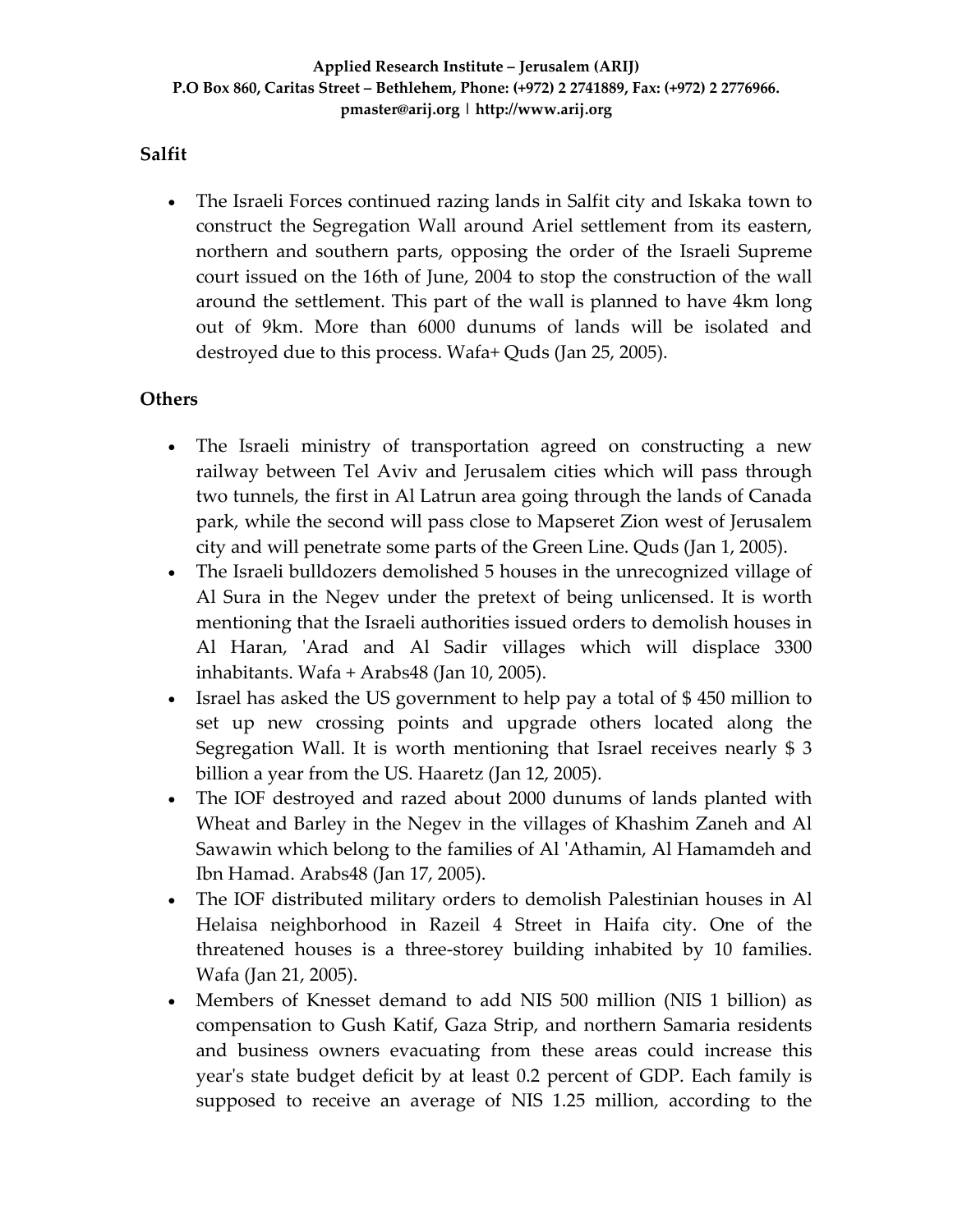current bill. This figure does not include compensation for businesses. The final decision regarding the increased compensation will be taken in the coming days. In addition to fair value for their homes, settlers will receive an extra NIS 135,000 for buying a home in the Negev or the Galilee, as well as moving expenses and rent during the transition period. Each resident will receive a personal benefit of NIS 2,400 for each year they lived in the area. Haaretz (Jan 26, 2005)

- Israel is planning to erect a 100km railway connecting Gaza Strip with the West Bank through Ashdod harbor. According to this plan, Tulkarm will be the last station. Israel will ask the World Bank to help in financing half of the expanses of this plan. Quds (Jan 26, 2005).
- In a report issued by the Israeli ministry of interior assured that the number of settlers in the Gaza Strip increased by 5% (From 8158 settlers to 8550) since May 2004 in time of talking about the disengagement plan. Quds (Jan 27, 2005).
- An Israeli report shows that Israel has constructed 125 indiscriminate outposts in the West Bank. Quds (Jan 31, 2005).

| Governorate      | Land Confiscated<br>(Dunum) | Land<br>Threatened<br>(Dunum) | Uproote<br>d Trees | Houses<br>Demolishe<br>$\mathbf d$ | Houses<br>Threatened<br>to be<br>demolishe<br>d |
|------------------|-----------------------------|-------------------------------|--------------------|------------------------------------|-------------------------------------------------|
| <b>Bethlehem</b> | $\overline{0}$              | 200                           | $\theta$           | $\overline{3}$                     | $\theta$                                        |
| Jerusalem        | 3149.7                      | $\theta$                      | $\theta$           | $\theta$                           | 74                                              |
| Jenin            | $\theta$                    | $\overline{0}$                | $\theta$           | $\theta$                           | 18                                              |
| Tukarem          | $\overline{0}$              | $\theta$                      | $\theta$           | $\theta$                           | 3                                               |
| Ramallah         | 2.3                         | $\overline{0}$                | $\theta$           | 1                                  | $\overline{4}$                                  |
| <b>Nablus</b>    | 15                          | 50                            | $\theta$           | $\overline{0}$                     | $\theta$                                        |
| Salfit           | 0                           | $\theta$                      | $\theta$           | 0                                  | $\boldsymbol{0}$                                |
| Jericho          | 0                           | $\overline{0}$                | $\theta$           | $\overline{0}$                     | $\theta$                                        |
| Gaza             | $\boldsymbol{0}$            | $\overline{0}$                | $\theta$           | 13                                 | $\overline{0}$                                  |
| Qalqilyia        | $\boldsymbol{0}$            | $\overline{0}$                | $\overline{0}$     | $\overline{0}$                     | $\theta$                                        |
| Hebron           | 490                         | $\overline{0}$                | 6675               | $\overline{0}$                     | $\overline{2}$                                  |